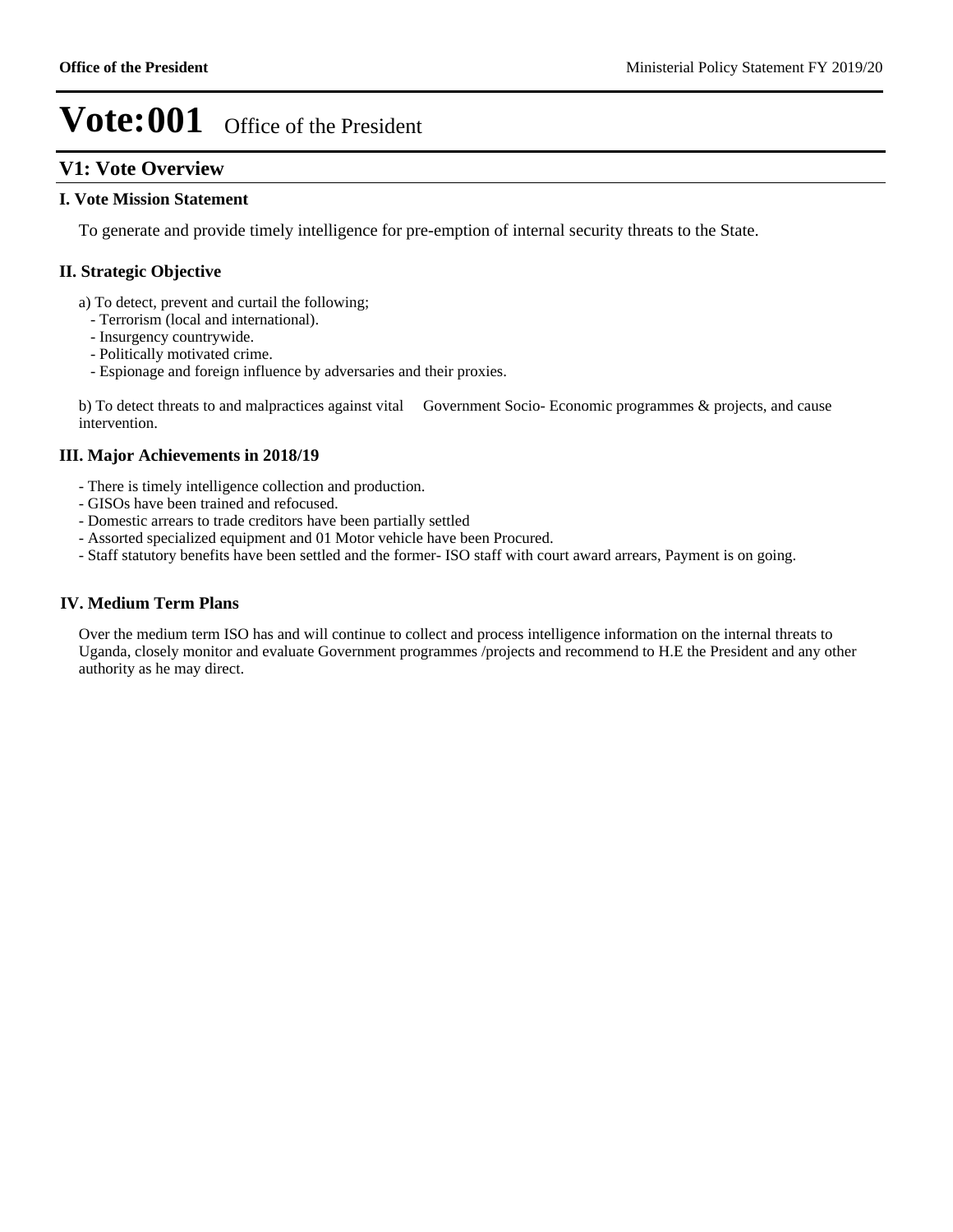## **V. Summary of Past Performance and Medium Term Budget Allocations**

**Table 5.1: Overview of Vote Expenditures (UShs Billion)**

|                  |                                                      |                    |               | 2018/19                                   |         |         |         | <b>MTEF Budget Projections</b> |         |
|------------------|------------------------------------------------------|--------------------|---------------|-------------------------------------------|---------|---------|---------|--------------------------------|---------|
|                  |                                                      | 2017/18<br>Outturn | <b>Budget</b> | <b>Approved Expenditure</b><br>by End Dec | 2019/20 | 2020/21 | 2021/22 | 2022/23                        | 2023/24 |
| <b>Recurrent</b> | Wage                                                 | 37.687             | 37.687        | 18.827                                    | 37.687  | 39.571  | 41.550  | 43.627                         | 45.809  |
|                  | Non Wage                                             | 21.117             | 24.617        | 13.234                                    | 25.906  | 29.792  | 35.751  | 42.901                         | 51.481  |
| Devt.            | GoU                                                  | 0.411              | 0.411         | 0.411                                     | 0.411   | 0.493   | 0.493   | 0.493                          | 0.493   |
|                  | Ext. Fin.                                            | 0.000              | 0.000         | 0.000                                     | 0.000   | 0.000   | 0.000   | 0.000                          | 0.000   |
|                  | <b>GoU</b> Total                                     | 59.215             | 62.715        | 32.472                                    | 64.004  | 69.856  | 77.794  | 87.021                         | 97.783  |
|                  | <b>Total GoU+Ext Fin (MTEF)</b>                      | 59.215             | 62.715        | 32.472                                    | 64.004  | 69.856  | 77.794  | 87.021                         | 97.783  |
|                  | Arrears                                              | 2.000              | 25.221        | 18.968                                    | 18.500  | 0.000   | 0.000   | 0.000                          | 0.000   |
|                  | <b>Total Budget</b>                                  | 61.215             | 87.936        | 51.439                                    | 82.504  | 69.856  | 77.794  | 87.021                         | 97.783  |
|                  | <b>A.I.A Total</b>                                   | N/A                | N/A           | N/A                                       | N/A     | N/A     | N/A     | N/A                            | N/A     |
|                  | <b>Grand Total</b>                                   | 61.215             | 87.936        | 51.439                                    | 82.504  | 69.856  | 77.794  | 87.021                         | 97.783  |
|                  | <b>Total Vote Budget</b><br><b>Excluding Arrears</b> | 59.215             | 62.715        | 32.472                                    | 64.004  | 69.856  | 77.794  | 87.021                         | 97.783  |

## **VI. Budget By Economic Clasification**

**Table V6.1 2018/19 and 2019/20 Budget Allocations by Item**

|                                        |        | 2018/19 Approved Budget |            |              |        | 2019/20 Draft Estimates |              |
|----------------------------------------|--------|-------------------------|------------|--------------|--------|-------------------------|--------------|
| Billion Uganda Shillings               | GoU    | Ext. Fin                | <b>AIA</b> | <b>Total</b> | GoU    | Ext. Fin                | <b>Total</b> |
| <b>Output Class: Outputs Provided</b>  | 62.304 | 0.000                   | 0.000      | 62.304       | 63.593 | 0.000                   | 63.593       |
| 211 Wages and Salaries                 | 37.807 | 0.000                   | 0.000      | 37.807       | 37.787 | 0.000                   | 37.787       |
| 212 Social Contributions               | 0.000  | 0.000                   | 0.000      | 0.000        | 0.605  | 0.000                   | 0.605        |
| 213 Other Employee Costs               | 0.000  | 0.000                   | 0.000      | 0.000        | 0.684  | 0.000                   | 0.684        |
| 221 General Expenses                   | 0.234  | 0.000                   | 0.000      | 0.234        | 0.224  | 0.000                   | 0.224        |
| 222 Communications                     | 0.320  | 0.000                   | 0.000      | 0.320        | 0.320  | 0.000                   | 0.320        |
| 223 Utility and Property Expenses      | 0.564  | 0.000                   | 0.000      | 0.564        | 0.808  | 0.000                   | 0.808        |
| 224 Supplies and Services              | 22.580 | 0.000                   | 0.000      | 22.580       | 22.580 | 0.000                   | 22.580       |
| 227 Travel and Transport               | 0.456  | 0.000                   | 0.000      | 0.456        | 0.220  | 0.000                   | 0.220        |
| 228 Maintenance                        | 0.344  | 0.000                   | 0.000      | 0.344        | 0.366  | 0.000                   | 0.366        |
| <b>Output Class: Capital Purchases</b> | 0.411  | 0.000                   | 0.000      | 0.411        | 0.411  | 0.000                   | 0.411        |
| 312 FIXED ASSETS                       | 0.411  | 0.000                   | 0.000      | 0.411        | 0.411  | 0.000                   | 0.411        |
| <b>Output Class: Arrears</b>           | 25.221 | 0.000                   | 0.000      | 25.221       | 18.500 | 0.000                   | 18.500       |
| 321 DOMESTIC                           | 25.221 | 0.000                   | 0.000      | 25.221       | 18.500 | 0.000                   | 18.500       |
| <b>Grand Total:</b>                    | 87.936 | 0.000                   | 0.000      | 87.936       | 82.504 | 0.000                   | 82.504       |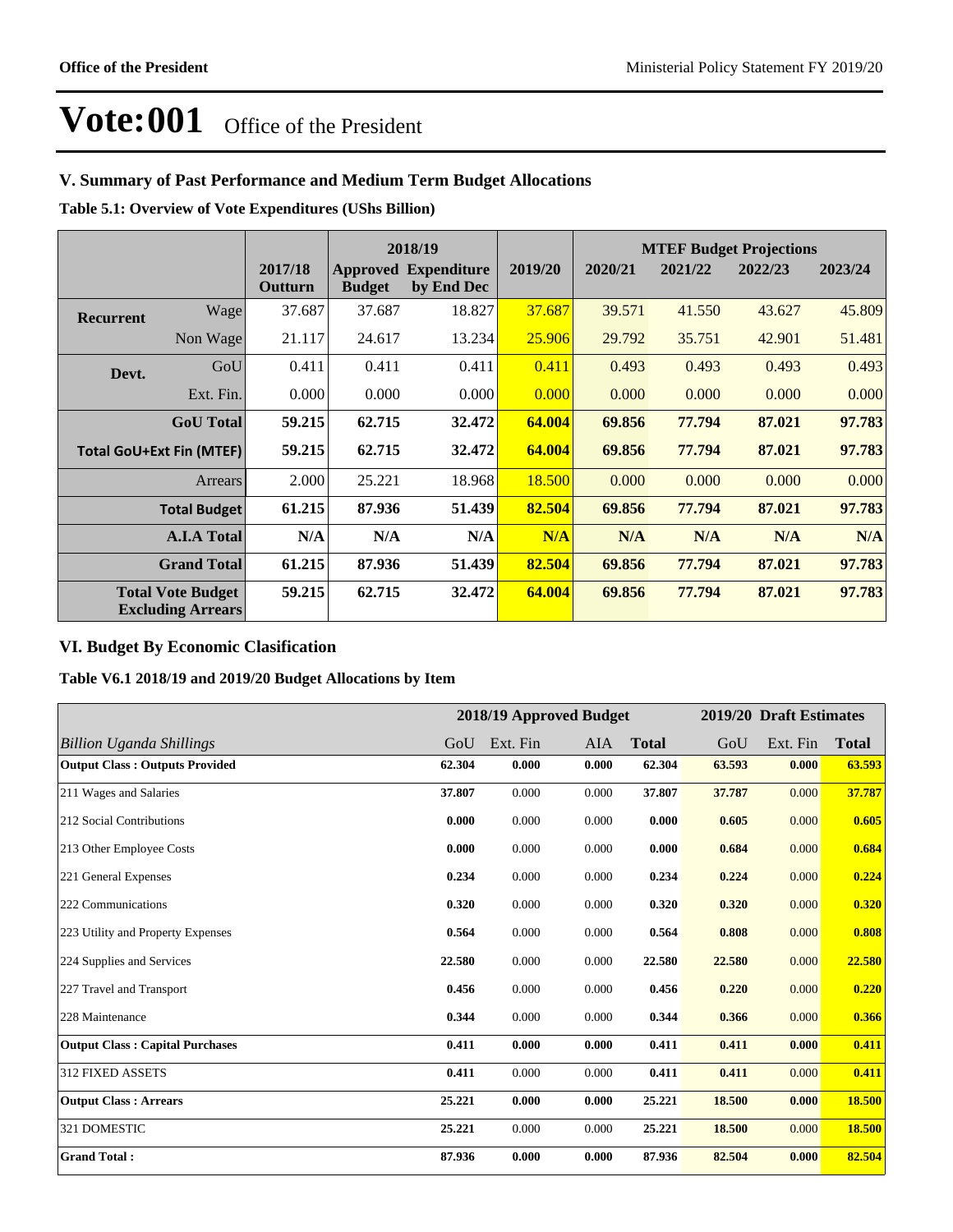| Total<br>Arrears<br>l excluding | 69. H.L<br>62.715 | $0.000\,$ | $0.000\,$ | ---<br>- 62.<br>713 | 64.004 | 0.000 | $\mathbf{m}$<br> |
|---------------------------------|-------------------|-----------|-----------|---------------------|--------|-------|------------------|
|                                 |                   |           |           |                     |        |       |                  |

### **VII. Budget By Programme And Subprogramme**

#### **Table V7.1: Past Expenditure Outturns and Medium Term Projections by Programme and SubProgramme**

| Billion Uganda shillings                |                              | FY 2018/19                       |                                   |                                             |         | <b>Medium Term Projections</b> |         |         |
|-----------------------------------------|------------------------------|----------------------------------|-----------------------------------|---------------------------------------------|---------|--------------------------------|---------|---------|
|                                         | <b>FY 2017/18</b><br>Outturn | <b>Approved</b><br><b>Budget</b> | <b>Spent By</b><br><b>End Dec</b> | 2019-20<br><b>Proposed</b><br><b>Budget</b> | 2020-21 | 2021-22                        | 2022-23 | 2023-24 |
| 11 Strengthening Internal security      | 61.215                       | 87.936                           | 51.439                            | 82.504                                      | 69.856  | 77.794                         | 87.021  | 97.783  |
| 08 Internal Security Organisation       | 60.804                       | 87.526                           | 51.029                            | 82.093                                      | 69.364  | 77.301                         | 86.528  | 97.290  |
| 0982 Strengthening of Internal Security | 0.411                        | 0.411                            | 0.411                             | 0.411                                       | 0.493   | 0.493                          | 0.493   | 0.493   |
| <b>Total for the Vote</b>               | 61.215                       | 87.936                           | 51.439                            | 82.504                                      | 69.856  | 77.794                         | 87.021  | 97.783  |
| <b>Total Excluding Arrears</b>          | 59.215                       | 62.715                           | 32.472                            | 64.004                                      | 69.856  | 77.794                         | 87.021  | 97.783  |

### **VIII. Programme Performance and Medium Term Plans**

#### **Table V8.1: Programme Outcome and Outcome Indicators ( Only applicable for FY 2019/20)**

**Programme :** 11 Strengthening Internal security **Programme Objective**  To Detect and prevent politically motivated crimes, terrorist or insurgent activities and other forms of **:** organised crime, threats to the Country's Social and Economic transformation programmes and align capacity of the Organisation to the Mission. **Responsible Officer:** Director General- DGISO **Programme Outcome:** Efficient and effective Internal Security Organization *Sector Outcomes contributed to by the Programme Outcome* **1. Established superior defence capability 2. Staff capacity enhanced Performance Targets Outcome Indicators 2019/20 2020/21 2021/22 Baseline Base year Target Projection Projection** Level of Compliance Internal Security Organization planning and Budgeting instruments to NDPII 80% 85% 90% Level of Strategic plan delivered 90% 95% 97% **Programme Outcome:** Timely internal Intelligence collection *Sector Outcomes contributed to by the Programme Outcome* **1. Improved Firepower capacity, delivery Mobility, troop protection and deployability 2. Improved infrastructure Performance Targets**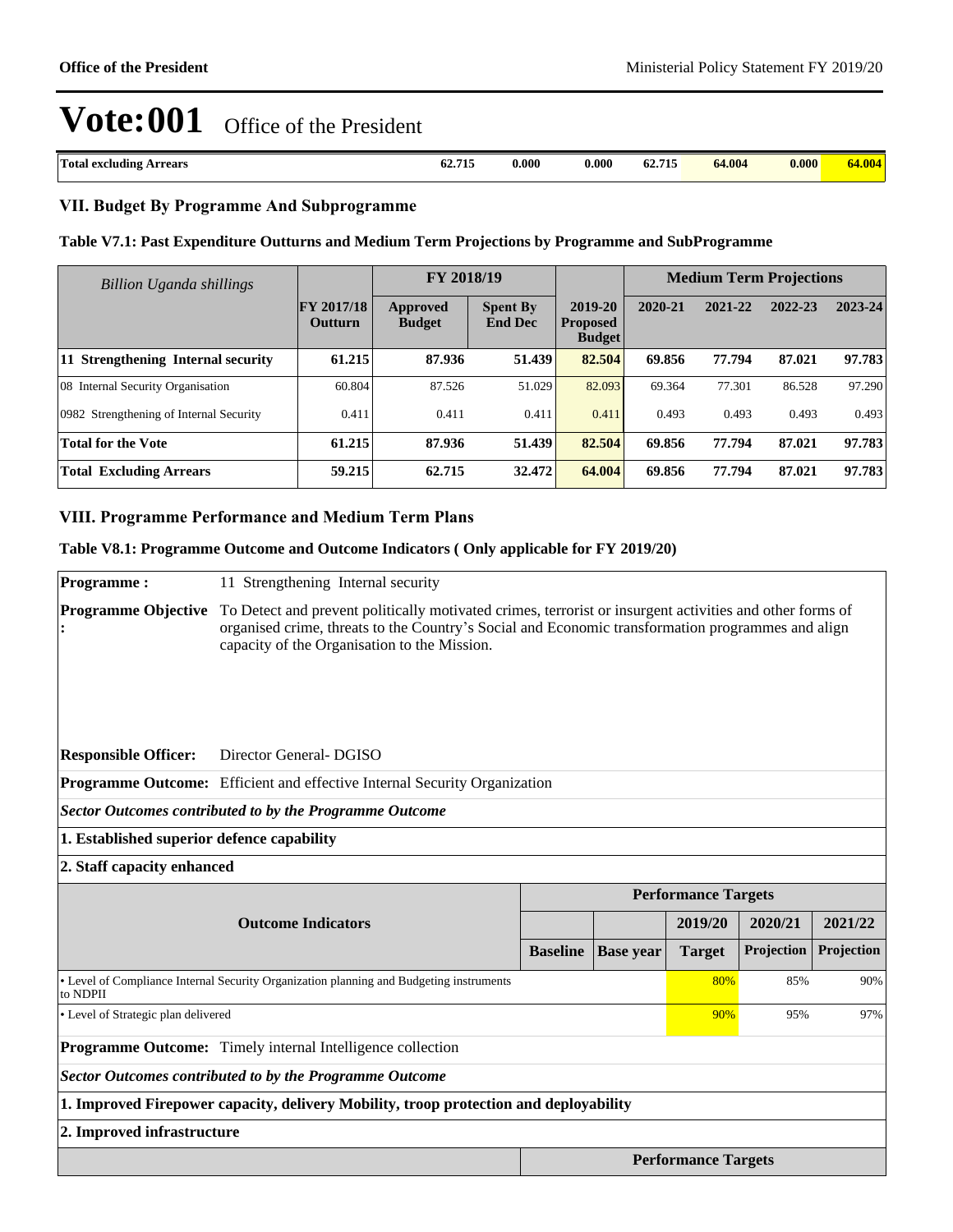| <b>Outcome Indicators</b>                                              |                 |                  | 2019/20       | 2020/21    | 2021/22    |
|------------------------------------------------------------------------|-----------------|------------------|---------------|------------|------------|
|                                                                        | <b>Baseline</b> | <b>Base year</b> | <b>Target</b> | Projection | Projection |
| $\cdot$ Level of participation in local & national security frameworks |                 |                  | High          | High       | High       |
| <b>SubProgramme: 08 Internal Security Organisation</b>                 |                 |                  |               |            |            |
| <i><b>Output: 01 Collection of Intelligence</b></i>                    |                 |                  |               |            |            |
| Number of inteligence reports generated                                |                 |                  | 780           | 840        | 900        |

## **IX. Major Capital Investments And Changes In Resource Allocation**

### **Table 9.1: Major Capital Investment (Capital Purchases outputs over 0.5Billion)**

N/A

## **X. Vote Challenges and Plans To Improve Performance**

### **Vote Challenges**

Inadequate budgetary provisions hence;

- Hinders acquisition of transport equipment for headquarter and field stations.
- Undermines timely information collection and operations
- Reliance on unreliable communication system.
- Affects expansion of office space
- Domestic arrears ( trade creditors)

### **Plans to improve Vote Performance**

- Acquire secure and modern communication and technical specialized equipment
- Acquire transport equipment to enhance timely co-ordination
- Seek for enhancement of information fund

## **XI Off Budget Support**

### **Table 11.1 Off-Budget Support by Sub-Programme**

N/A

## **XII. Vote Cross Cutting Policy And Other Budgetary Issues**

#### **Table 12.1: Cross- Cutting Policy Issues**

| <b>Issue Type:</b>                        | <b>HIV/AIDS</b>                                                                                                                          |
|-------------------------------------------|------------------------------------------------------------------------------------------------------------------------------------------|
| Objective :                               | Prevent and Treat HIV/AIDs                                                                                                               |
| <b>Issue of Concern:</b>                  | Complacency on the spread of HIV/AIDs                                                                                                    |
| <b>Planned Interventions:</b>             | Create awareness through sensitization to control the spread of HIV/AIDs through counselling and<br>treatment of those already infected. |
| <b>Budget Allocation (Billion):</b> 0.120 |                                                                                                                                          |
| <b>Performance Indicators:</b>            | - Percentage number of staff undergoing counselling or on medication.<br>- Number of sensitization workshops carried out.                |